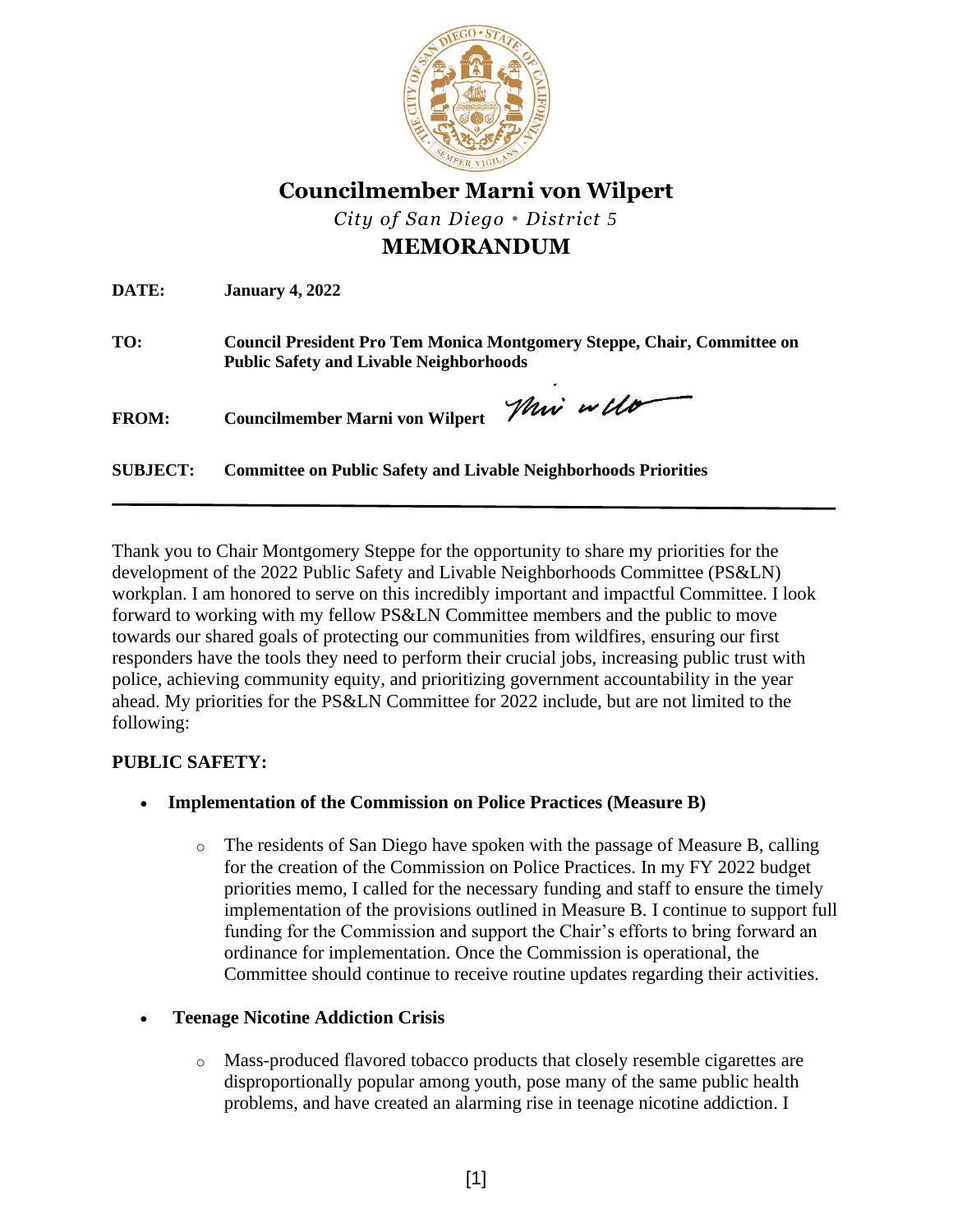request the PSLN Committee work with our City Attorney to bring forward an ordinance to address the rise in teenage nicotine addiction in the City of San Diego.

## • **Gun Violence Prevention Through Implementation of the ENUF Ordinance**

o The Committee should request semi-annual updates regarding the enforcement and implementation of the ENUF Ordinance from the Police Department's Ghost Gun Task Force and City Attorney's Office.

## • **Mental Health Support for Our First Responders**

o As our first responders work daily in crisis situations, and now on the frontlines of the COVID-19 pandemic, the PS&LN Committee should receive briefings from the Fire-Rescue and Police Departments' Wellness Units to better understand the current mental health programs available to our Police, Firefighters, and Lifeguards. This discussion should also include an evaluation of other jurisdictions' efforts to support first responders through mental health services.

## • **Fire-Rescue and Police Recruitment and Retention, and Diverse Workforce**

- o Ensuring our Police, Firefighters, and Lifeguards have adequate staffing and resources is essential to decrease emergency response times and ensure that those who protect and serve us are properly staffed and have the resources they need to keep us safe.
- $\circ$  Having diversity in our public safety institutions that aligns with the diversity of our community is essential. Our City must intentionally focus on diversity in recruiting and outreach programs, including the San Diego Fire Department's Girls Empowerment Camp. The PS&LN Committee should request regular updates from the Fire-Rescue and Police Departments to monitor and improve upon recruiting and community engagement.
- O This Committee should also request to receive reports from the Chief of Police and the Fire Chief to learn more about their respective departments' training efforts to address implicit bias within our workforce.

## • **Use of Force and De-escalation Policies; Community-Oriented Policing**

o In addition to the Police Department's renewed efforts to focus on de-escalation strategies, the Committee should support procuring additional resources to assist our police officers. For example, the Committee should request increased availability of PERT clinicians and Mobile Crisis Response Teams, among others, from the County of San Diego. The discussion should also include an evaluation of SDPDs training program that relates to use of force tactics when responding to mental health crises.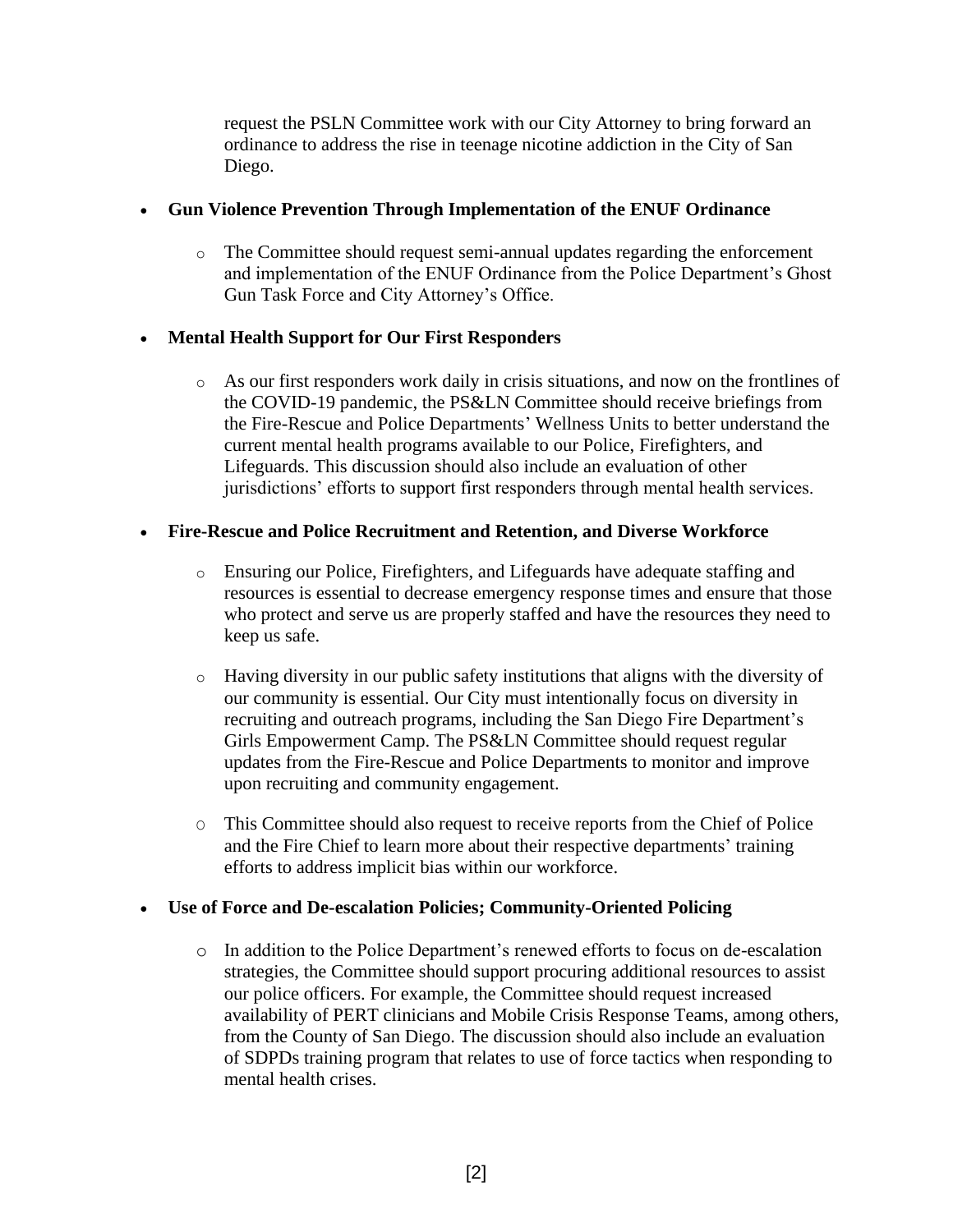o The Committee should receive regular updates from SDPD detailing their current community policing efforts. By building trust and partnerships with community leaders and groups, our policing efforts can be enhanced with creative community problem-solving to develop solutions to keep our communities safe.

#### • **Restorative Justice and Criminal Diversion**

O The Committee should engage in efforts to support the City Attorney's Office and community courts, among others, to support criminal diversion programs. This will ensure that we reduce crime by allowing low-level misdemeanor offenders to have their cases dismissed in exchange for rehabilitation and community service.

## • **Your Safe Place, A Family Justice Center**

O The Committee should receive an update from the City Attorney's Office regarding the programs and progress the Center is making to address family violence in San Diego. In particular, the Committee should receive updates on the effort to address gun violence through the "Gun Violence Restraining Order" (GVRO) program.

#### • **Office of Race and Equity**

o The PS&LN Committee should receive updates from the Office of Race and Equity on the priorities and programs for the year ahead.

## • **Wildfire Prevention and Resiliency**

- o As climate change-driven wildfires worsen each year, the City must work to prevent wildfires and ensure our City is prepared if another big fire like the 2003 Cedar Fire or 2007 Witch Creek fire were to occur. The Committee should invite regular briefings from our Fire-Rescue and Police Departments, and local Fire Safety Councils to ensure we are ready in case of an emergency.
- o We must continue the City's brush management services that our residents rely on for the safety of their communities. Given the current state of climate changedriven wildfires in California, the City must remain vigilant in our efforts to reduce the fire dangers that our communities face. Regular brush management is one of the most effective ways of protecting and hardening both private and public structures from wildfire risk.
- **Citygate Studies Update**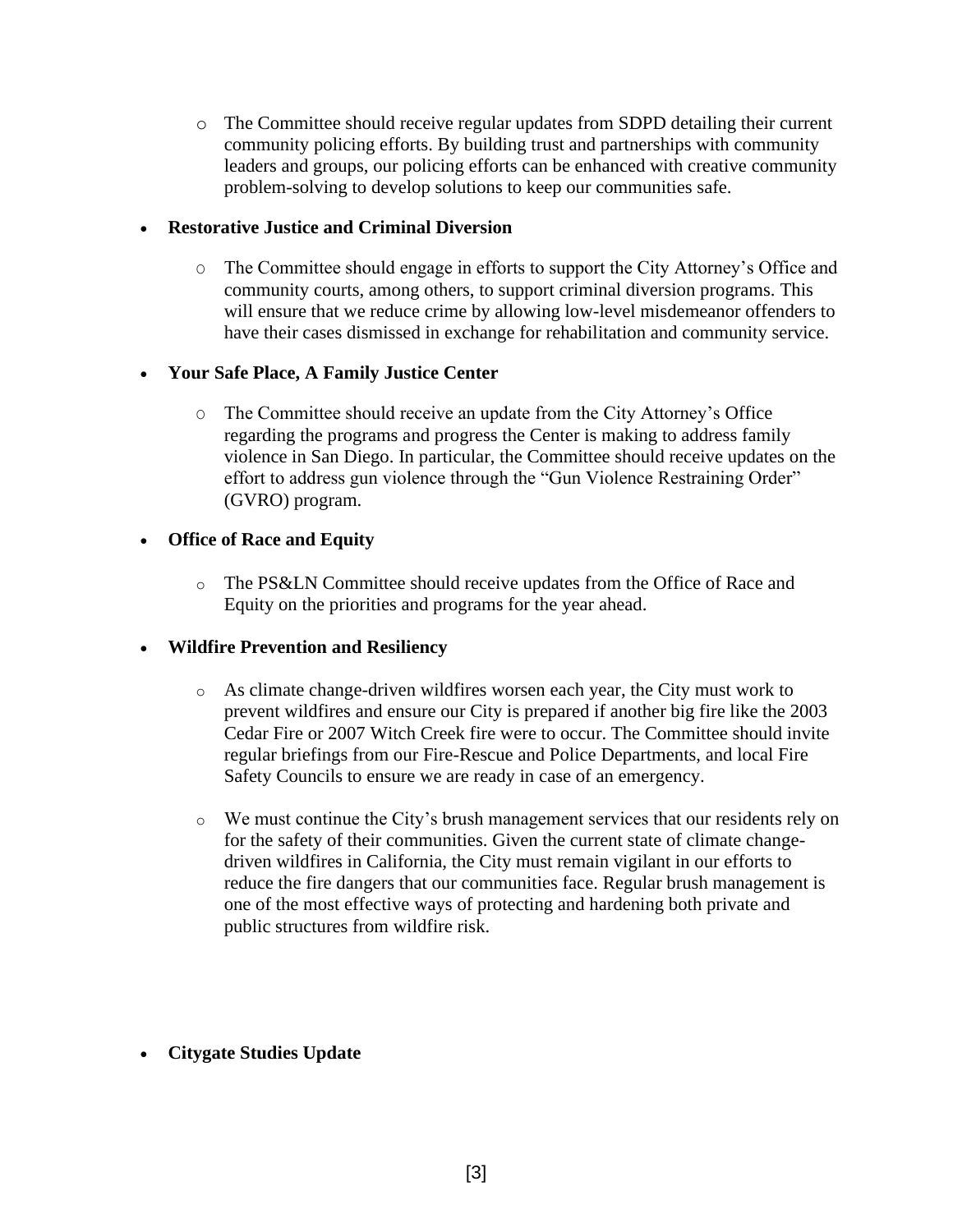o The Committee should receive an update from Fire-Rescue on the Citygate Associates studies. This should include an assessment and recommendations for operational needs of our Fire-Rescue Department. The Committee should track the progress of these recommendations and advocate for priority needs addressed in the reports.

## • **City Surveillance Ordinance**

o The Committee should continue in its efforts to enact a City surveillance ordinance. This ordinance is critical to ensure public trust and transparency in the City's efforts to introduce new technologies.

#### • **Oversight of Falck Emergency Medical Systems**

 $\circ$  9-11 response times are critical to public health and safety for San Diegans. This committee should continue to monitor and receive updates on Falck USA's performance as the City's ambulance service provider, including ensuring adequate coverage and response times for all our neighborhoods.

#### • **Emergency Medical and Mental Health Services**

 $\circ$  To continuously improve on the services we provide to our communities the Committee should hold discussions with our Fire-Rescue Department about new and changing healthcare models. These discussions should include, but not be limited to, evaluating the opportunities that community paramedicine provides and identifying new and innovative ways to work with our County partners to improve the public's access to mental health services.

## • **Regular Update from Psychiatric Emergency Response Teams** (**PERT) and Mobile Crisis Response Teams (MCRT)**

o Our region faces a significant gap in mental health resources. The Committee should request regular updates from the County of San Diego's Psychiatric Emergency Response Team and the newly established Mobile Crisis Response Teams, which provide emergency assessments and referrals for individuals experiencing behavioral health crises.

## **LIVEABLE NEIGHBORHOODS:**

- **Naloxone Accessibility** 
	- o Naloxone, sold under the brand name Narcan, is a nasal spray that can rapidly reverse an opioid overdose. We are in the middle of the worst opioid drug abuse crisis in American history and people across the City of San Diego are dying too often because of drug overdoses directly related to the fentanyl crisis. I request the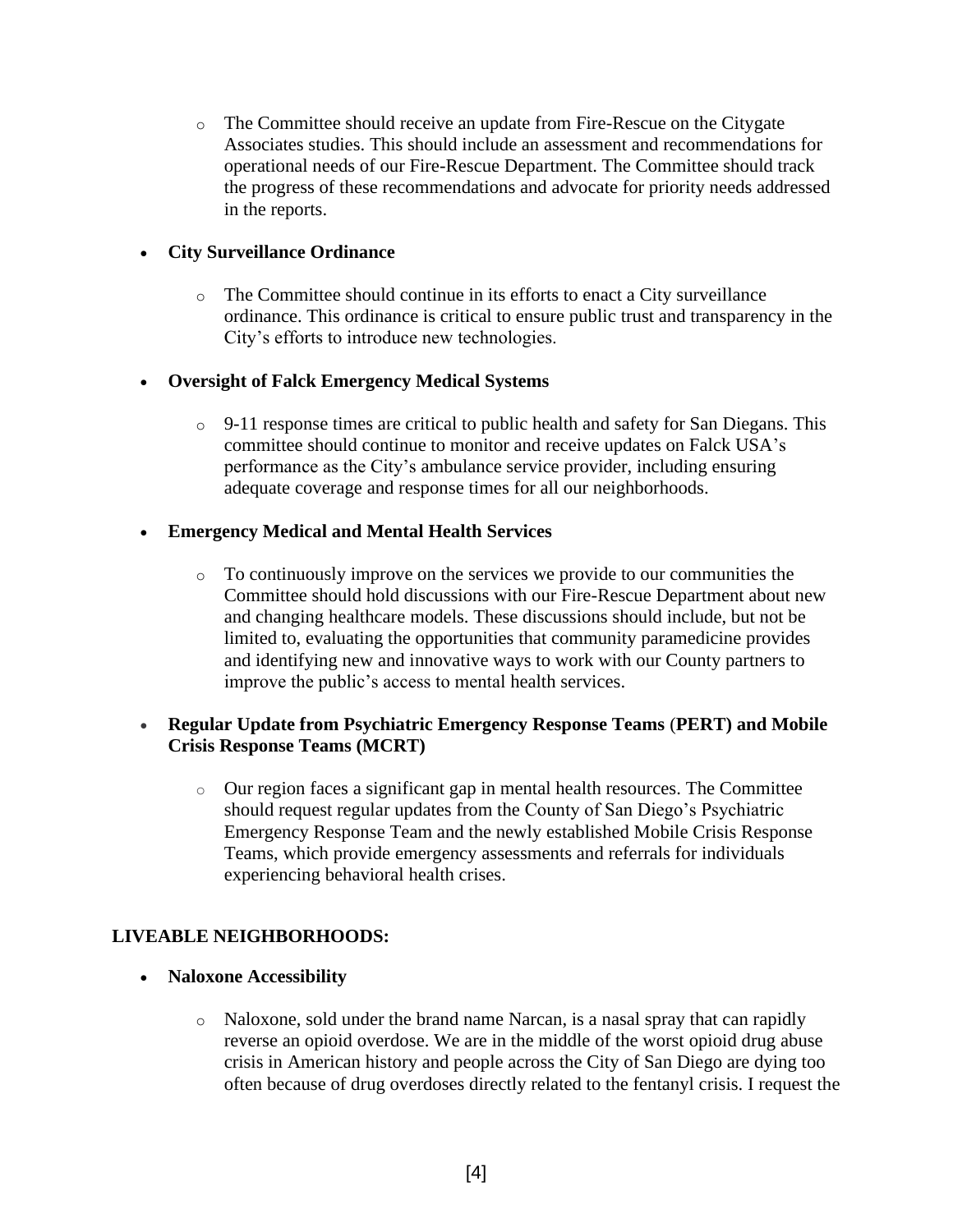Committee prioritize a discussion about ways to offer Narcan at our City's facilities so that we can help save lives.

#### • **Parks Master Plan Implementation**

o The PS&LN Committee should receive updates from the Parks and Recreation Department regarding the implementation of the recently approved Parks Master Plan. This update should focus on the City's investment within our neighborhood parks to ensure that we are fully leveraging state and federal grants and equitably distributing resources to meet every community's needs.

## • **Library Programming**

o The Committee should receive an update from the Library Department regarding programming availability, including access to internet services and community outreach and engagement opportunities post-pandemic. This discussion should include evaluating opportunities to increase internet access and library users through marketing campaigns and partnerships with local school districts, with special focus on underserved communities.

## • **Deterring Street Racing**

o I request the Committee receive an update from SDPD to discuss ways to help deter street racing and other illegal gatherings in which groups of drivers take over intersections, city streets, stretches of busy freeways and/or parking lots to perform tricks with their cars. This discussion should include measures to offer alternate safe resources to help minimize and create legal means of celebrating car enthusiasm.

## **HOMELESSNESS:**

- **Monitor & Support Regional Task Force on the Homeless (RTFH)**
	- $\circ$  I request this committee continue to monitor and support the RTFH strategic regional plan and receive briefings on how city-funded homeless service providers currently provide housing opportunities as they move away from VI-SPDAT criteria and towards coordinated assessment. This should include how those at risk of homelessness navigate these housing challenges and understand what steps are required towards securing permanent housing.
	- o I request this committee also continue to monitor and support the RTFH Ad Hoc Committee on Addressing Homelessness Among Black San Diegans, as Black people make up a disproportionate portion of people experiencing homelessness.